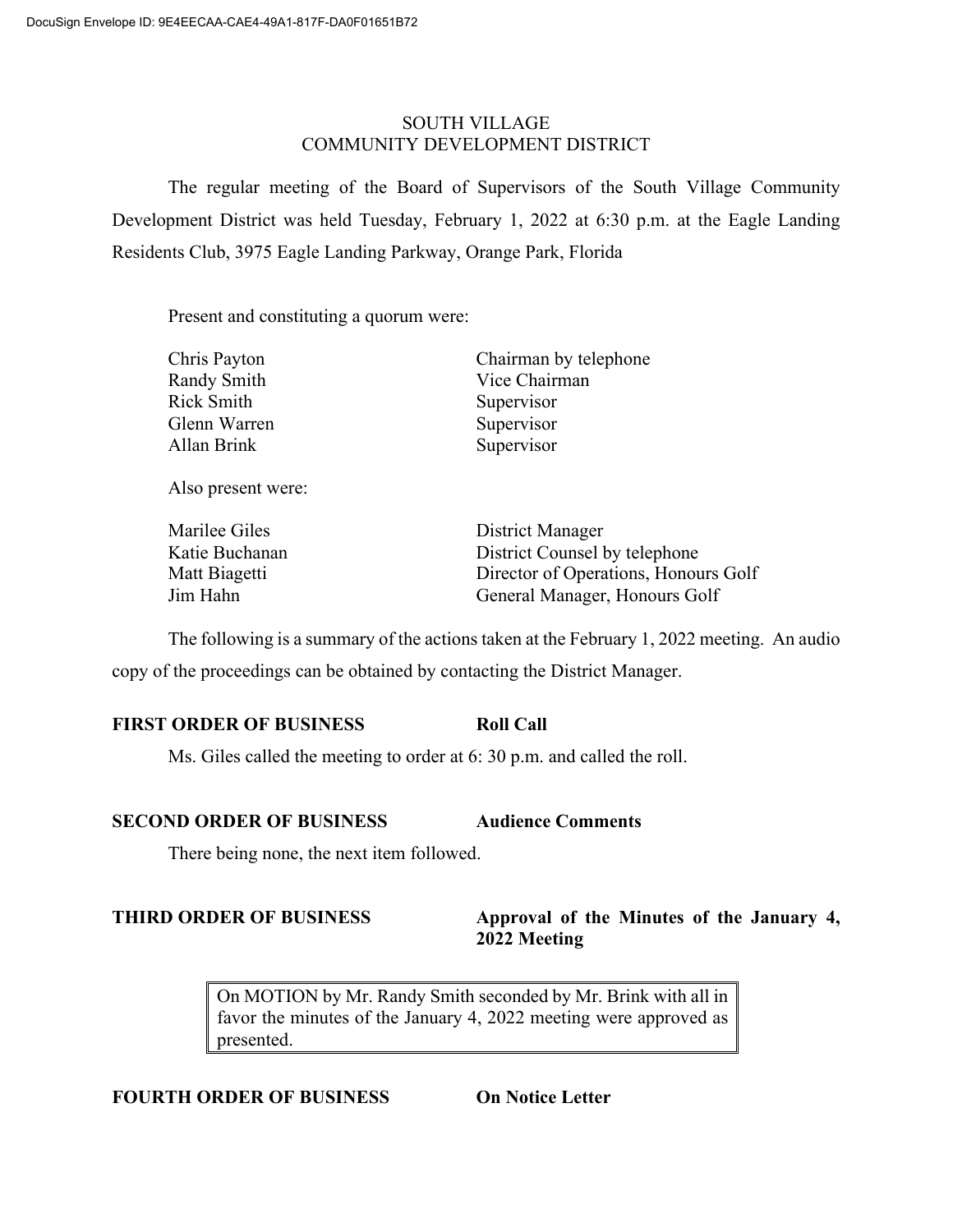Ms. Buchanan stated I will get the letter done tomorrow so we can get that transmitted.

### **FIFTH ORDER OF BUSINESS Update Regarding Open Items**

#### **A. Update on Phase 5 Construction**

Mr. Biagetti read the following statement from Dream Finders Homes, "We were looking to get a curb walk with Clay County in the next 30-days and should have the sign permits in February and start construction as soon as received, the street signs as well."

#### **B. Crosswalk Project**

Mr. Biagetti stated we had M&J Striping out a couple weeks ago to paint the pedestrian crosswalks and thermoplastic all the cart crossings. They did thermoplastic all the cart crossings, but it was too cold for the paint to dry on the pedestrian crosswalks. They attempted it with the regular latex paint. We feel strongly that if we are going to do this and are relying on the county to come back in the next year or so to thermo it, I'm not confident that is going to happen. We are proposing to do all the pedestrian crosswalks in the thermoplastic. It is a \$2,183 difference than what we approved at a previous meeting for painting. With the amount of traffic on that road, I don't feel that painting the crosswalks is going to last very long.

> On MOTION by Mr. Brink seconded by Mr. Randy Smith will in favor staff was authorized to contract for thermoplastic on the pedestrian crosswalks for an additional \$2,183 over the cost of the previously approved amount for painting for a total cost of \$5,988.60.

## **C. Golf Cart Parking**

Mr. Biagetti stated since the last meeting the striping has been completed and staff has done a great job installing the removeable bollards.

#### **SIXTH ORDER OF BUSINESS Staff Reports**

#### **A. General Manager - Report**

Mr. Hahn gave an overview of the operations report, copy of which was included as part of the agenda package and included the operations of the amenity center, athletic center, tennis facility, golf and clubhouse operations, common areas and retention ponds and landscaping.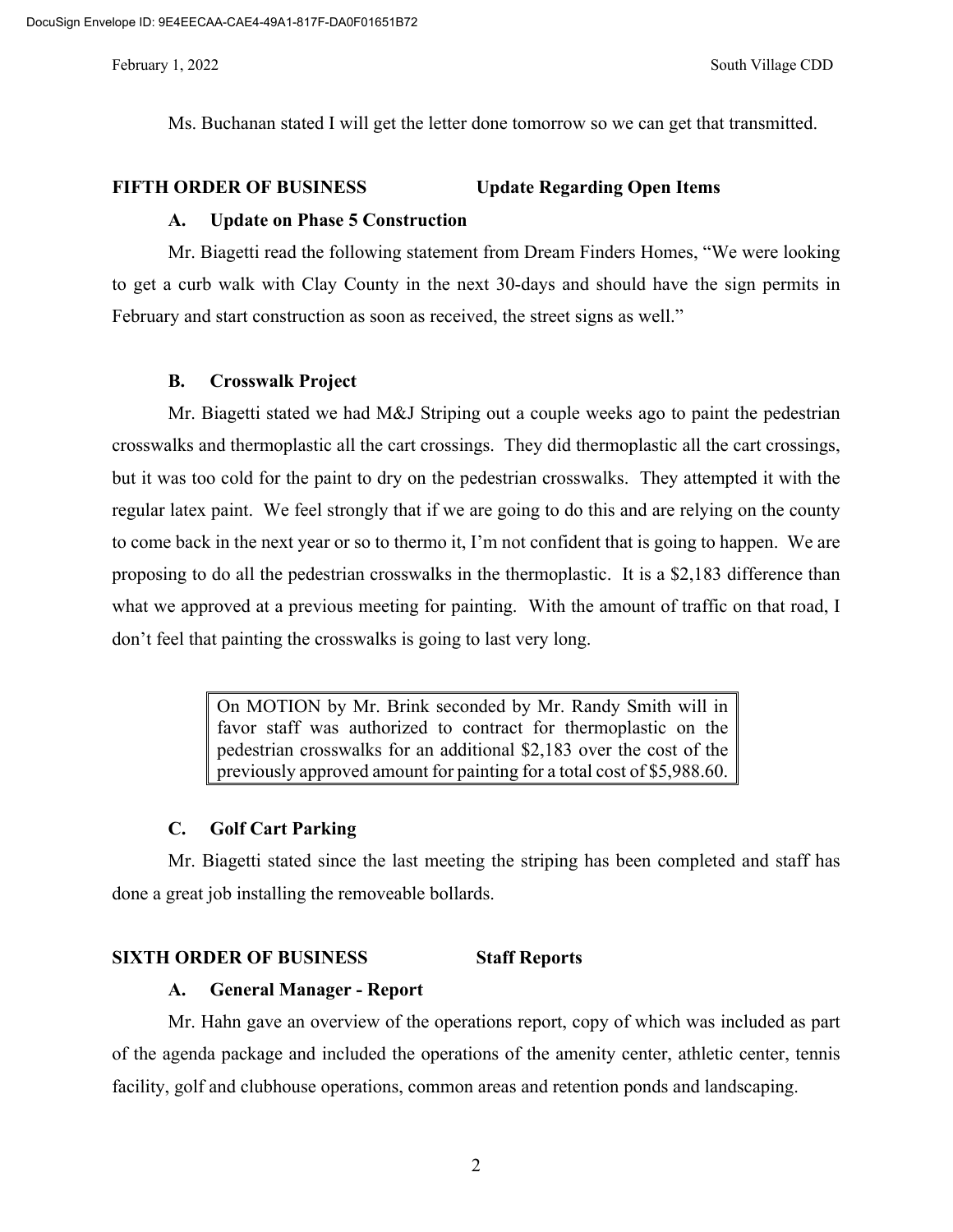Mr. Biagetti reviewed proposals for various areas of landscaping, entrance points along Tynes Boulevard with a bed of annuals and bushes on both sides of the road to enhance the drive into Eagle Landing. Our Eagle Landing signs have similar landscaping to our neighborhood signs. We plan to enlarge the beds, add annuals in front for color and have a nice hedge line behind. We will try to use solar lights on this project.

The athletic center and amenities, the sidewalk and curb where the carts pull in there is a small strip of Bermuda and to simplify this area let's get rid of the grass and replace it with mulch.

In front of the athletic center, we are looking to add annuals around the oak tree where presently there are grasses. In this area we are going to add sunshine Ligustrums to add color.

Next is the road going up to the clubhouse on both ends that has big oaks and sod will not survive but we want to put in Asiatic jasmine ground cover. They have proposed adding shell ginger plants.

> On MOTION by Mr. Warren seconded by Mr. Brink with all in favor proposals for the Phase 6 landscape projects in the total amount of \$7,558 was approved.

> On MOTION by Mr. Randy Smith seconded by Mr. Warren with all in favor the amenities landscape improvements in the amount of \$10,609.50 was approved.

#### **B. District Counsel**

There being none, the next item followed.

#### **C. District Manager**

There being none, the next item followed.

#### **D. District Engineer**

There being none, the next item followed.

#### **SEVENTH ORDER OF BUSINESS Supervisor's Requests**

Other items brought up and discussed were: Dogs in restaurant and cabana bar area, replenish first aid kit, who teaches swimming, aqua aerobics and swim team, overall senior rounds,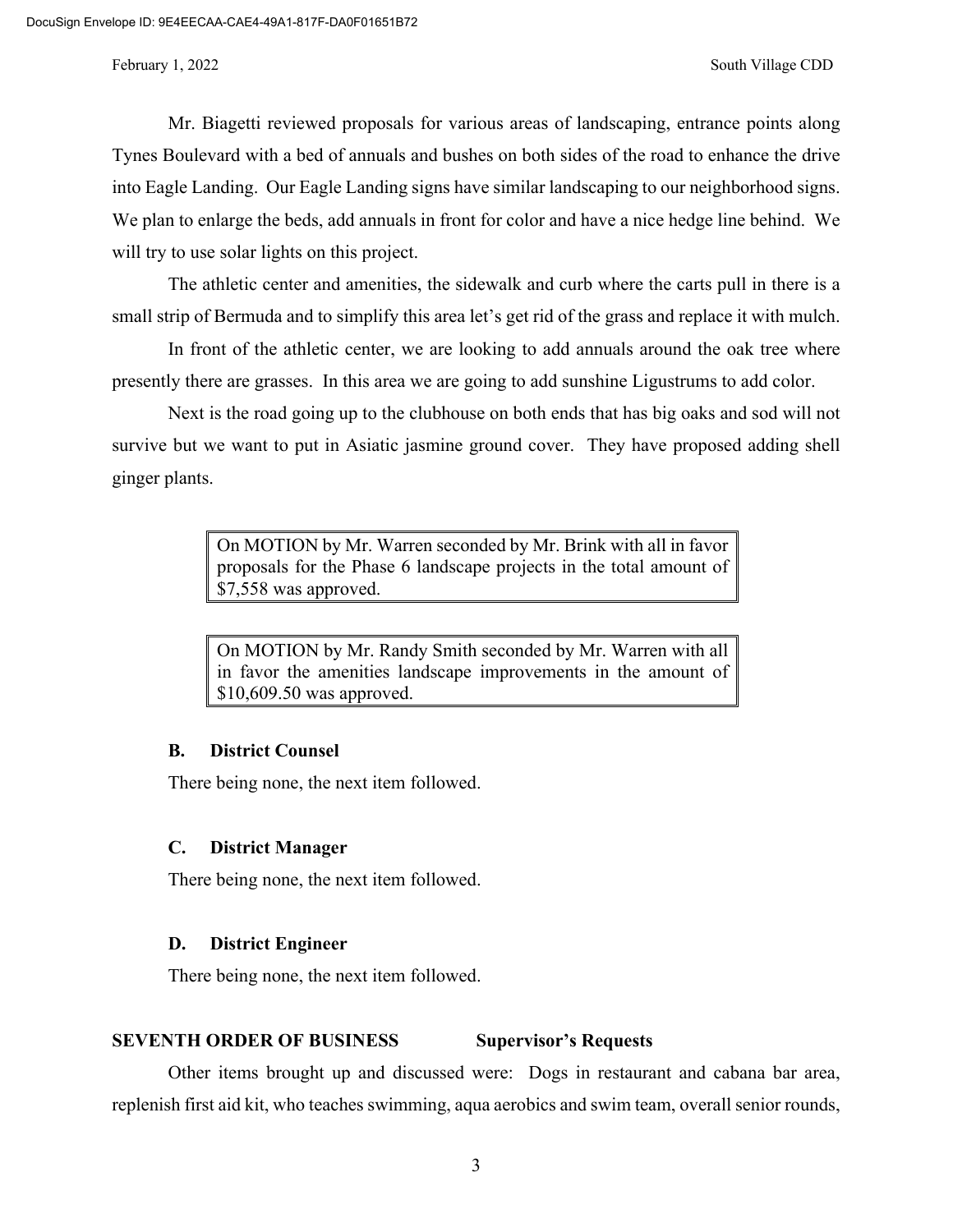handicap flags, handicap play, audio issues in the club, golf rate comparison, prepare methodology for O&M assessment on sales office and associated property.

### **EIGHTH ORDER OF BUSINESS Audience Comments**

Other items brought up and discussed were: Staff will investigate a report of a homeowner who cut into and removed plant material between their house and the golf course, some bunkers need more sand, cleaning of metal drains, cleanliness of and access to dog park, increase security budget line item, membership initiation fees, goal of membership, need additional doggie stations, timeline of landscape improvements, areas under trees can be cleared of underbrush for fire prevention by the forest service.

## **NINTH ORDER OF BUSINESS Financial Reports**

**A. Balance Sheet as of December 31, 2021 and Statement of Revenues and Expenses for the Period Ending December 31, 2021**

The balance sheet and income statement were included as part of the agenda package.

### **B. Assessment Receipt Schedule**

The assessment receipt Schedule was included as part of the agenda package.

### **C. Approval of Check Register**

On MOTION by Mr. Brink seconded by Mr. Randy Smith with all in favor the check register was approved.

## **TENTH ORDER OF BUSINESS Next Meeting Scheduled for Tuesday, March 1, 2022 at 6:30 p.m. at Eagle Landing Residents Club**

Ms. Giles stated the next scheduled meeting will be March 1, 2022 at 6:30 p.m. in the same

location.

On MOTION by Mr. Randy Smith seconded by Mr. Warren with all in favor the meeting adjourned at 8:00 p.m.